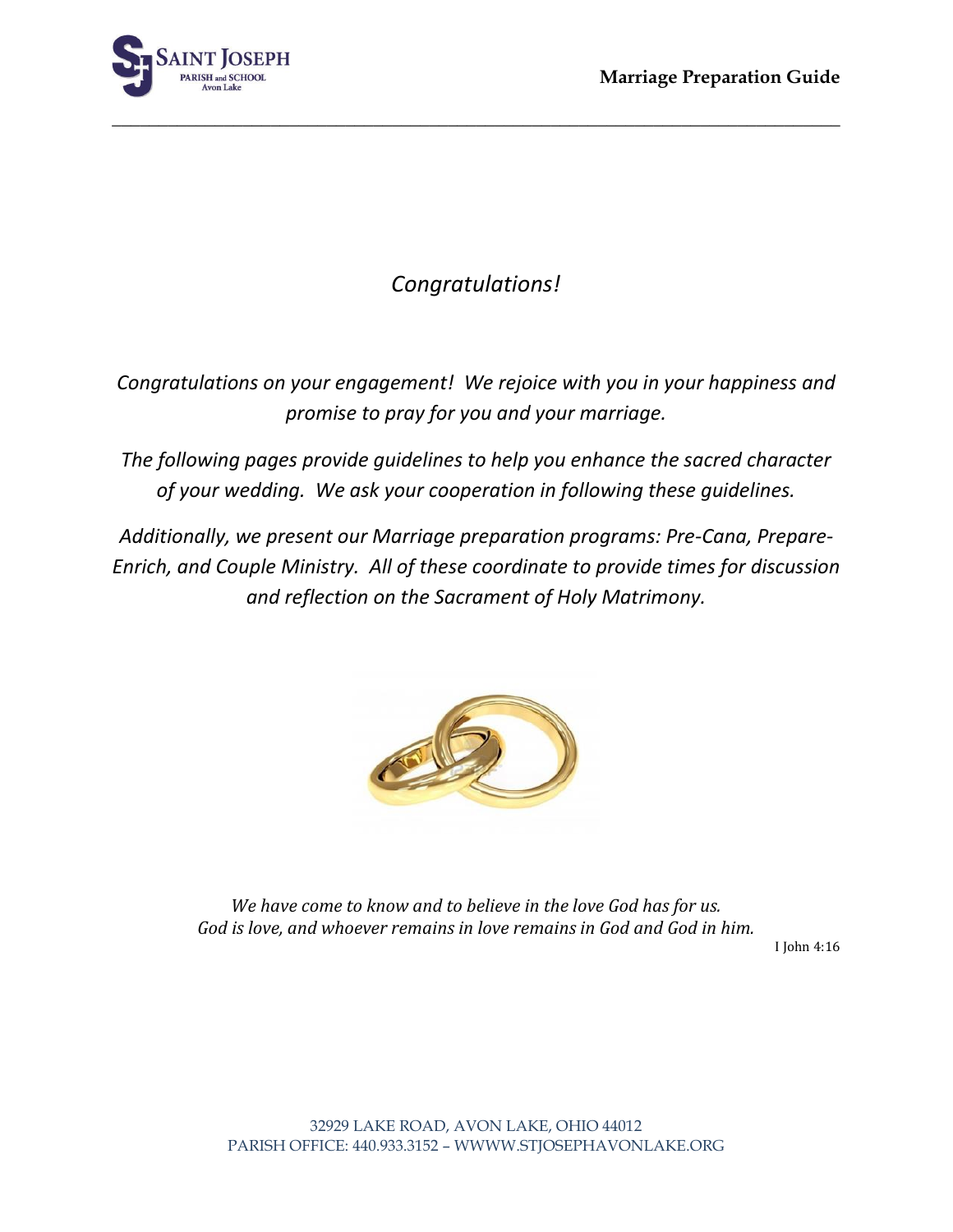

# *Table of Contents*

**\_\_\_\_\_\_\_\_\_\_\_\_\_\_\_\_\_\_\_\_\_\_\_\_\_\_\_\_\_\_\_\_\_\_\_\_\_\_\_\_\_\_\_\_\_\_\_\_\_\_\_\_\_\_\_\_\_\_\_\_\_\_\_\_\_\_\_\_\_\_\_\_\_\_\_\_\_\_**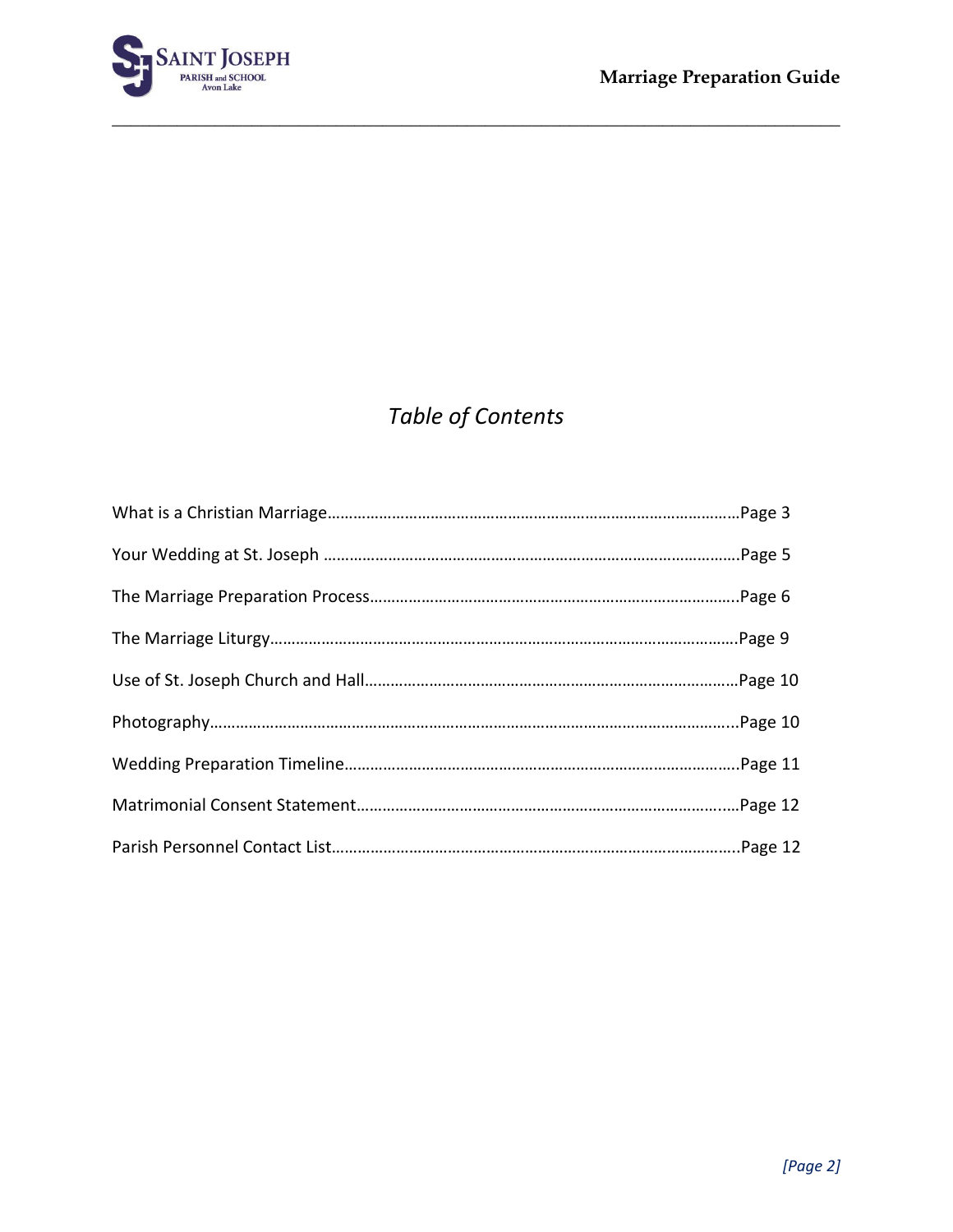

# *What is a Christian Marriage?*

**\_\_\_\_\_\_\_\_\_\_\_\_\_\_\_\_\_\_\_\_\_\_\_\_\_\_\_\_\_\_\_\_\_\_\_\_\_\_\_\_\_\_\_\_\_\_\_\_\_\_\_\_\_\_\_\_\_\_\_\_\_\_\_\_\_\_\_\_\_\_\_\_\_\_\_\_\_\_**

The Catholic Church believes that Christian marriage is the union of a baptized man and woman who freely enter into a covenant of love with each other in Christ, for the purpose of giving and receiving love and for the procreation and education of children.

Married couples live their sacrament in the way they care for and love one another, and are enthusiastic for one another as husband and wife. In their daily love for each other, their children, and the larger community, they become a living sign (a sacrament) for all people of how much Jesus loves us and wishes to embrace us as His brothers and sisters. As they work their way through marital and family crises and struggles, they are witnesses of the power of the Holy Spirit at work in our lives.

In order to live out this ideal Christian marriage, couples must have the ability to give and receive love and to sustain an intimate relationship. They must also have a personal relationship with Jesus Christ and His body, the Church.

- Marriage is a covenant relationship (I will love you unconditionally), not just a contractual relationship (I will love you if you love me).
- The principal goals of marriage are the mutual love of husband and wife and the openness to new life.
- The sacrament of marriage has two important community dimensions:
	- $\circ$  Couples, by their love for each other, become living signs of how God loves us and how God wants to embrace us as family.
	- $\circ$  A Catholic wedding is a celebration of the entire Christian community, and not simply a private family function.
- Marriage enables a couple to sustain a close intimate relationship.
- A Catholic marriage assumes that the couple has a relationship with Christ and His Church.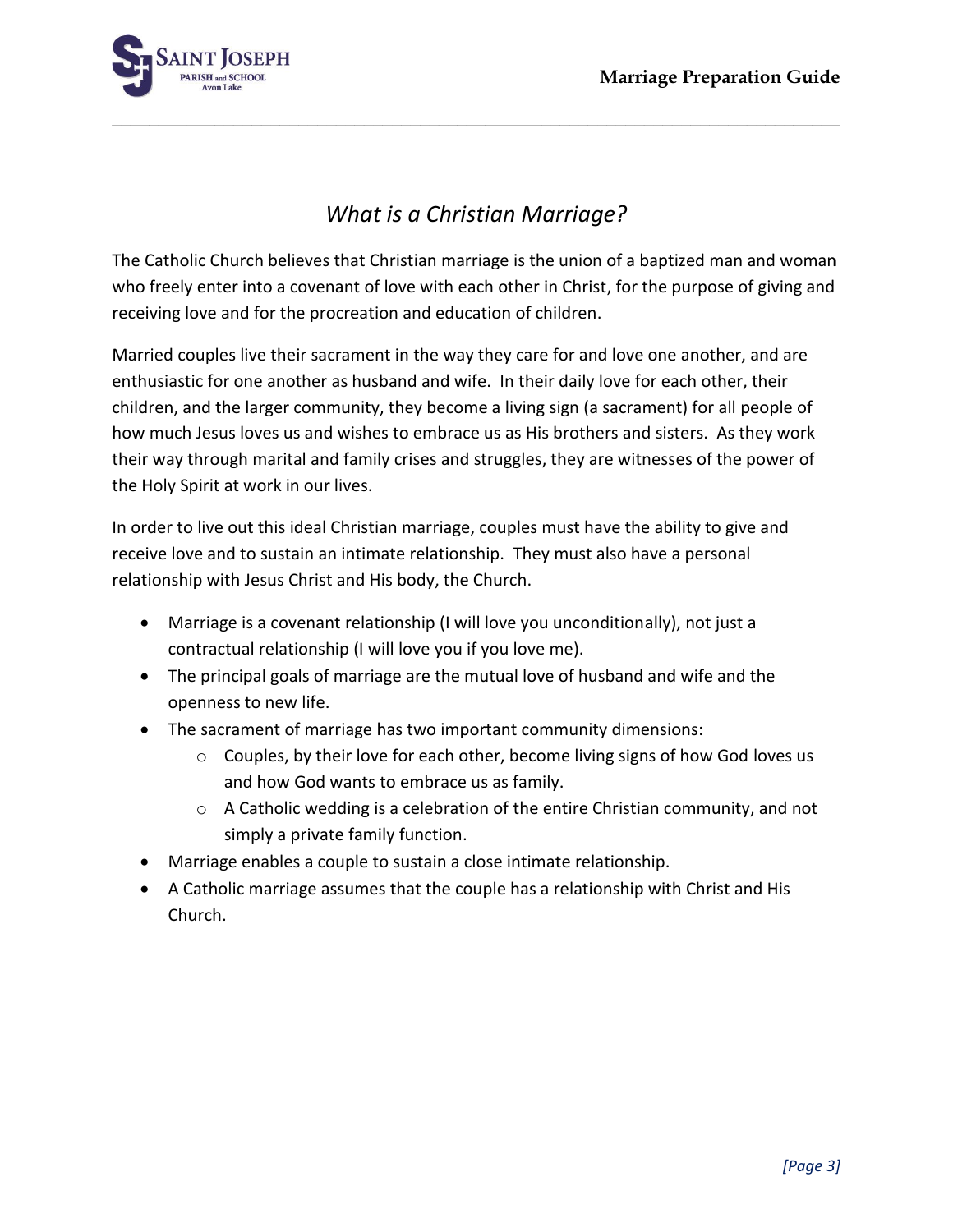

#### **Special Circumstances**

Marriage of Young People: If either of the parties will be under 20 years of age at the time of the wedding, parental consent and completion of the canonical Free State form must take place.

**\_\_\_\_\_\_\_\_\_\_\_\_\_\_\_\_\_\_\_\_\_\_\_\_\_\_\_\_\_\_\_\_\_\_\_\_\_\_\_\_\_\_\_\_\_\_\_\_\_\_\_\_\_\_\_\_\_\_\_\_\_\_\_\_\_\_\_\_\_\_\_\_\_\_\_\_\_\_**

Pregnancy: If the couple had not planned to marry, pregnancy of itself will not be considered sufficient reason to enter into marriage or to shorten the marriage preparation process.

Validation: If the couple has entered into a marriage outside the laws of the Church, a validation of the marriage is permitted after the couple has completed the assessment process of these pastoral guidelines.

Previous Marriage: Any previous marriage (Catholic or non-Catholic) is an obstacle to marriage in the Catholic Church. The parties must disclose to the Priest/Deacon the facts of the previous marriage(s) in an effort to seek resolution.

Co-habitation: The Church has traditionally taught that sexual intercourse outside of marriage is contrary to the divine law. Times have not changed the Church's teaching with reference to this particular matter. Those who come to begin marriage preparations and are living together will need to enter into specific discussion with the Priest/Deacon/Couple Ministers concerning the marriage and the ceremony. Only after the matter has been discussed will the decision be made concerning the marriage and the nature of the ceremony.

Mixed Religion Marriages: An application for matrimonial dispensation is submitted to the Bishop of the diocese before a member of the Catholic faith may marry someone who is not of the Catholic faith. In preparation to submit this petition the Catholic makes the following promise:

"I reaffirm my faith in Jesus Christ, and with God's help, intend to continue living that faith in the Catholic Church. I promise to do all in my power to share the faith I have received with our children by having them baptized and reared as Catholics."

The individual who is of another faith tradition is not required to sign this promise, though he/she is to be aware that his/her fiancé is making this promise.

Mixed Religion wedding ceremonies are celebrated with Rites outside of Mass.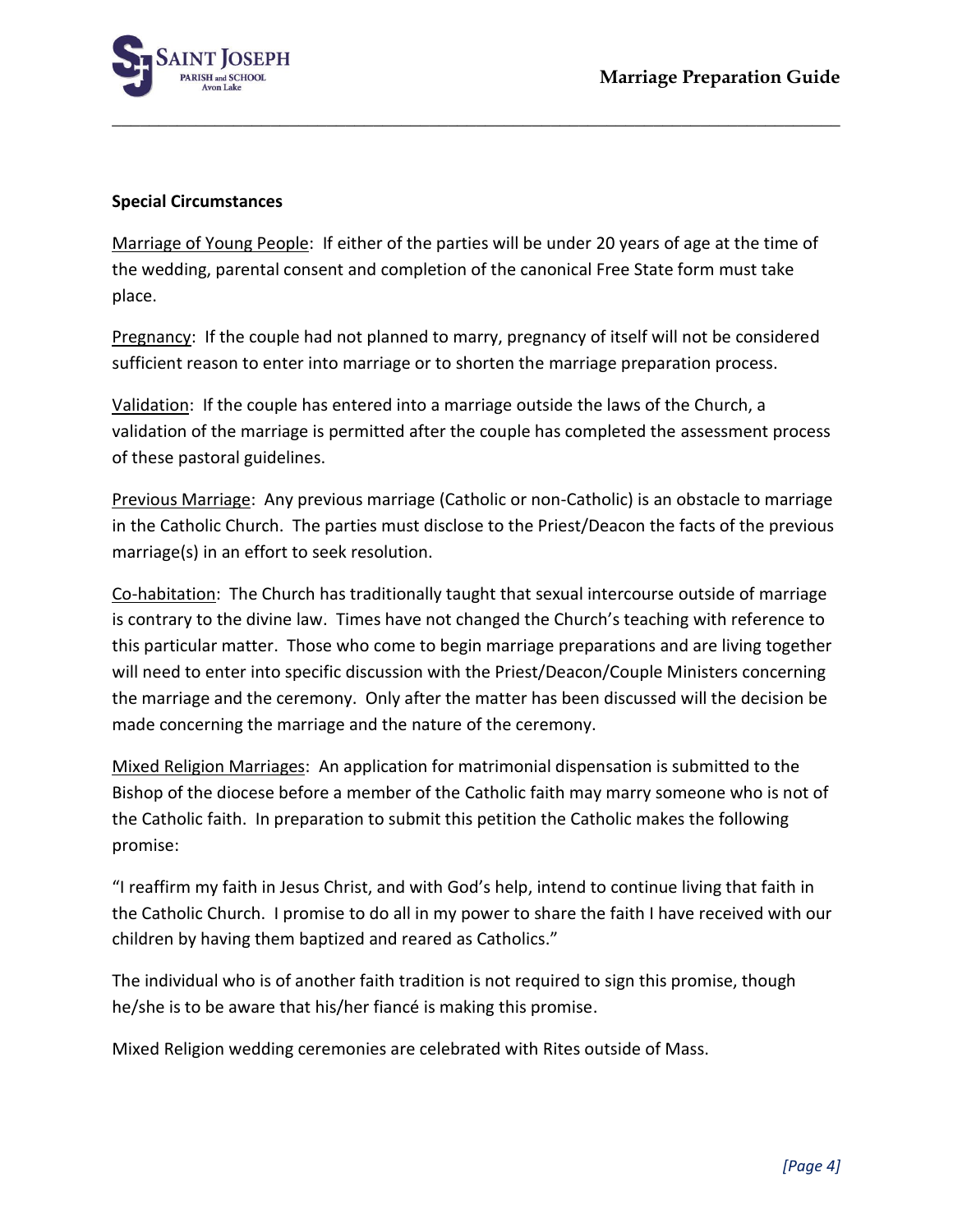

# *Your Wedding at St. Joseph Parish*

**\_\_\_\_\_\_\_\_\_\_\_\_\_\_\_\_\_\_\_\_\_\_\_\_\_\_\_\_\_\_\_\_\_\_\_\_\_\_\_\_\_\_\_\_\_\_\_\_\_\_\_\_\_\_\_\_\_\_\_\_\_\_\_\_\_\_\_\_\_\_\_\_\_\_\_\_\_\_**

### **Wedding dates and times:**

Weddings are celebrated on Saturdays at either 11:00 AM, or 1:00 PM. Friday evening weddings may be scheduled if the church/clergy is available.

Special weekday wedding dates are permitted only if the parish schedule allows.

There are no weddings on Sundays or Holy Days of Obligation.

### **Rehearsal dates and times:**

Rehearsals are generally planned on the evening before the wedding. Rehearsals are conducted by our Pastor and last approximately 1 hour, provided all arrive promptly. Rehearsal date and time will be tentatively scheduled at the first meeting with the Celebrant.

### **Wedding fees and honorariums:**

Celebrant: Suggested gratuity to the celebrant is \$175. If you prepare for your wedding at another parish, it is suggested that you also offer a gratuity to the priest/deacon with whom you have worked.

Musician: The parish organist/soloist sets aside time for your wedding as soon as it is placed on the parish calendar, and will work with you as you plan your ceremony. The musician's fee for service is \$175. Should you elect to have additional musicians, any financial arrangements are strictly between you and those musicians. If you require special rehearsals for extra musicians, you should offer a gratuity to the organist for the additional time involved. Please remember that the parish Music Director plays for all weddings unless you have made prior arrangements with her.

Servers: A gratuity of \$20 per server is customary and requested.

Sacristan: A gratuity of \$50 is suggested for the sacristan, who supervises the behind-thescenes preparations for your wedding. The sacristan also assists in assuring a prompt start to your ceremony and an orderly flow to the bridal procession.

Fees/gratuities should be presented, along with your marriage license to the celebrant at your wedding rehearsal. This will remove a little stress from your wedding day!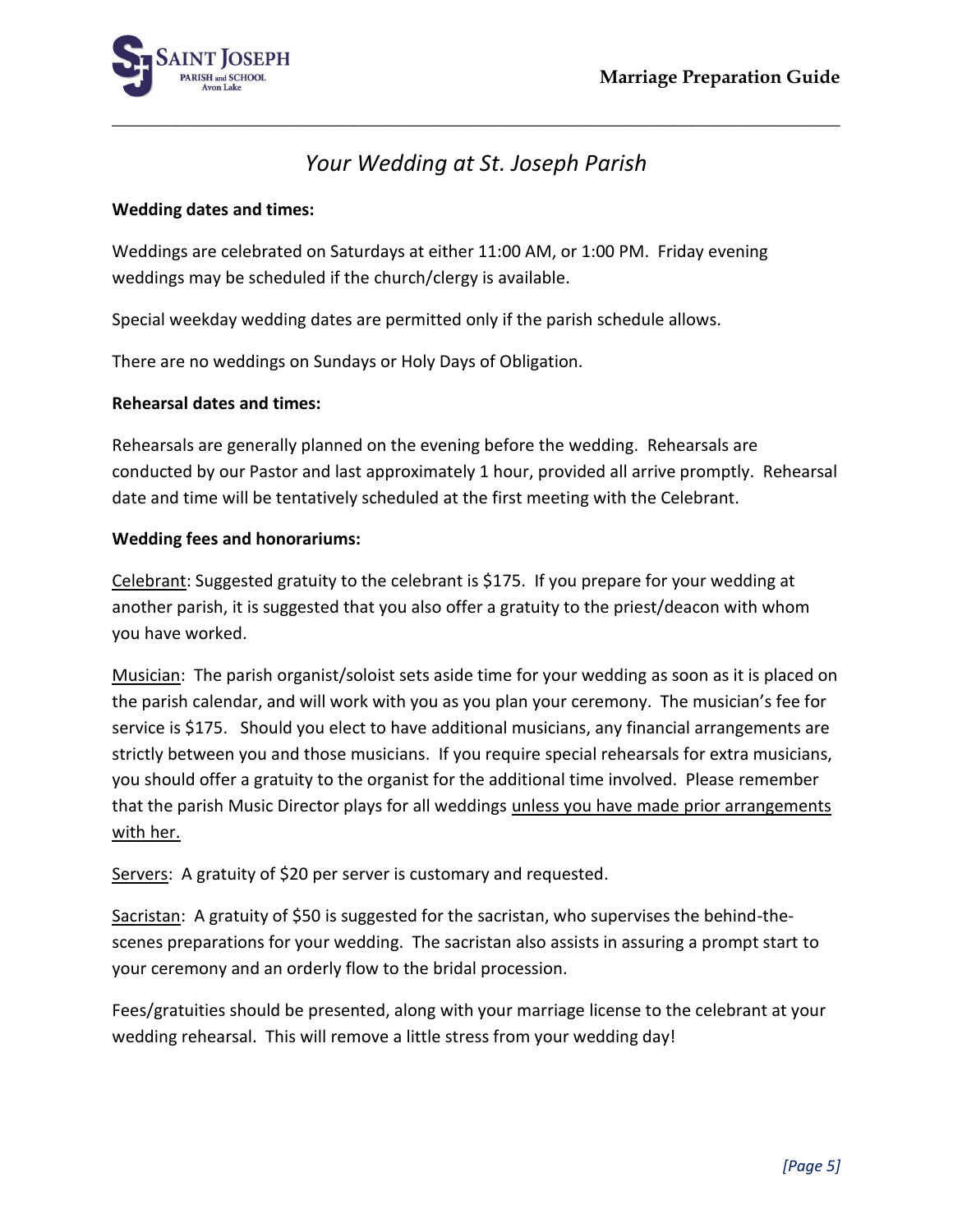

# *The Marriage Preparation Process*

**\_\_\_\_\_\_\_\_\_\_\_\_\_\_\_\_\_\_\_\_\_\_\_\_\_\_\_\_\_\_\_\_\_\_\_\_\_\_\_\_\_\_\_\_\_\_\_\_\_\_\_\_\_\_\_\_\_\_\_\_\_\_\_\_\_\_\_\_\_\_\_\_\_\_\_\_\_\_**

### **The Initial Interview:**

As soon as your engagement is official, please contact the parish office, and complete the Marriage Information Forms for Bride/Groom on our parish website (found at *www.stjosephavonlake.org/marriage*). You will be scheduled with Fr. Ron Wearsch or with Deacon Keith Jenkins for a brief meeting. Please allow sufficient time for the preparation, without rushing or crowding everything into those last, hectic weeks before your wedding. Please obtain a current (issued within the previous six months) copy of your Baptismal certificate with notations from the parish in which you were baptized. If you were baptized at St. Joseph Parish, we already have the information on file.

### *Firm wedding dates cannot be scheduled until that first meeting takes place.*

One of you must be a member of St. Joseph Parish, registered and participating on your own, or you may be married here if your parents are registered, participating members. To be considered a participating member, you must be attending Mass on a regular basis, participating in parish activities, and making financial contributions according to your abilities. Should a couple be living out of town (i.e. college students), they should be registered and participating in a church and may complete the preliminary work with a priest where they live.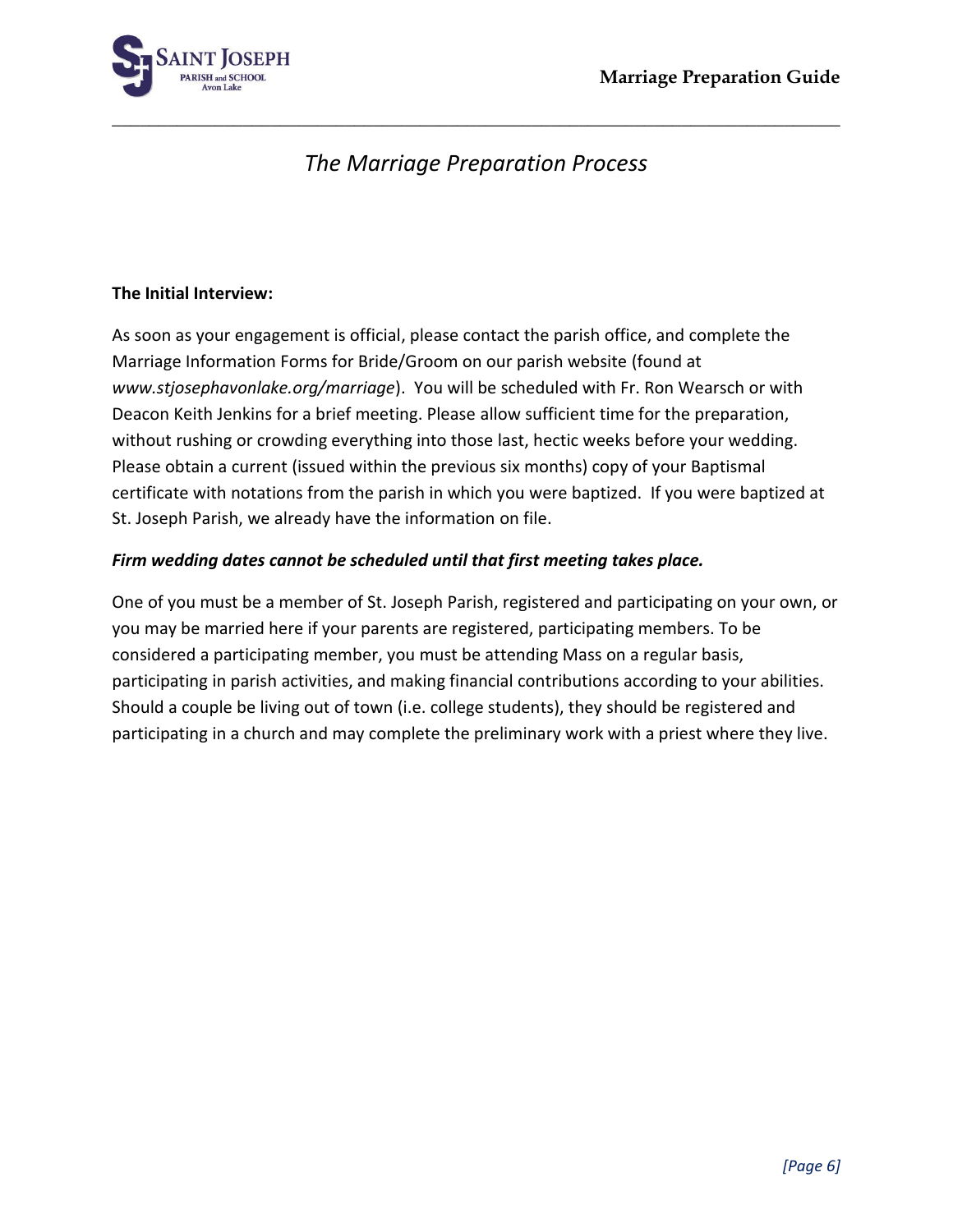

#### **Pre-marital Programs:**

The Prepare-Enrich Inventory is assigned to all couples seeking to marry at St. Joseph Church. The evaluation covers areas of marriage and family life concerns: religion and life, marriage readiness, interpersonal communications, personal development and maturity, role adjustment in marriage, children and parenthood, sexuality and conjugal morality, extended family and inlaws, interests and activities, and approaches to finances. The Prepare-Enrich Inventory is sent to you online from the Diocesan Office for Marriage, for independent completion. There is a \$35.00 fee for this service, payable online when you open the link. Once scored, you will meet with a couple from St. Joseph Parish's Couple Ministry Team to evaluate your areas of strength and devise a plan for growth in areas identified as being not as strong.

**\_\_\_\_\_\_\_\_\_\_\_\_\_\_\_\_\_\_\_\_\_\_\_\_\_\_\_\_\_\_\_\_\_\_\_\_\_\_\_\_\_\_\_\_\_\_\_\_\_\_\_\_\_\_\_\_\_\_\_\_\_\_\_\_\_\_\_\_\_\_\_\_\_\_\_\_\_\_**

In addition to the Prepare-Enrich inventory and meeting with Couple Ministers, all couples are required to participate in ONE of the following:

- Pre-Cana Day a one-day program offered once each year at St. Joseph, usually in November. Other parishes in the Diocese offer similar programs that may be available if you cannot attend the one here.
- Engaged Couple Encounter a Diocesan sponsored program offered monthly and held locally, featuring a weekend-long program beginning Friday evening and concluding Sunday afternoon. The Diocesan Office for Marriage and Family Life (800.869.6525, ext. 3570) can provide you with information about making reservations for the Encounter weekend.
- Cana II designed for couples planning remarriage in the Church, this one-day program is offered twice a year. Information may be obtained from the above noted Office.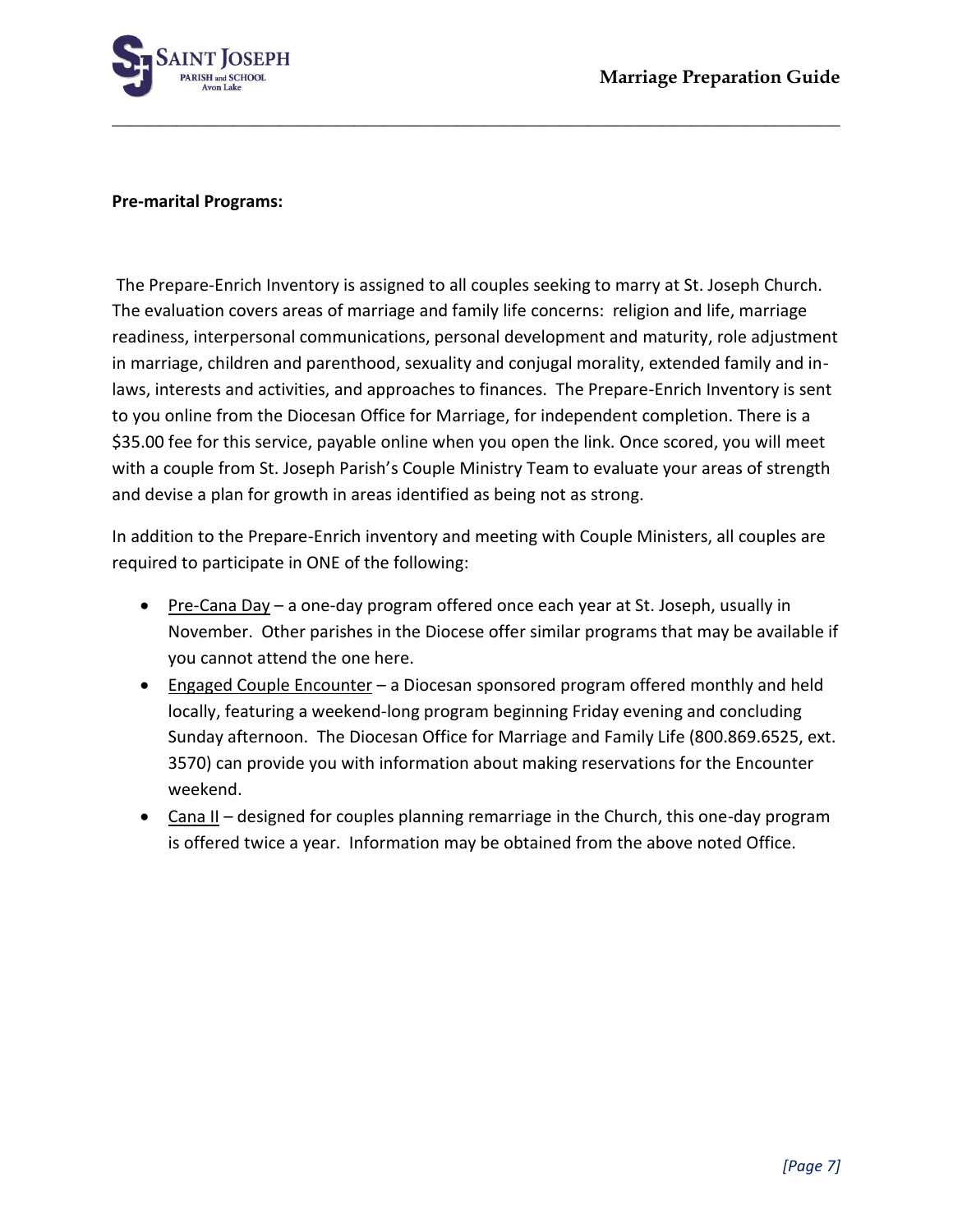

#### **Documents Needed:**

Parish Registration. If you are not living in our Parish and not a registered member of St. Joseph Parish, we will need a letter from the pastor of the church you belong to stating that (1) you are a registered parishioner at that parish, and that (2) the pastor of the church gives you permission to be married at St. Joseph.

**\_\_\_\_\_\_\_\_\_\_\_\_\_\_\_\_\_\_\_\_\_\_\_\_\_\_\_\_\_\_\_\_\_\_\_\_\_\_\_\_\_\_\_\_\_\_\_\_\_\_\_\_\_\_\_\_\_\_\_\_\_\_\_\_\_\_\_\_\_\_\_\_\_\_\_\_\_\_**

Baptismal Certificate. Please contact your parishes of Baptism to obtain a recently issued copy of the Certificate with notations – a record of all the Sacraments you've received. If you prefer, you can have that sent directly to the parish office.

Marriage License. The marriage license should be obtained one to two weeks prior to the ceremony. This can be obtained at the courthouse in Lorain County in Elyria. After your wedding, the Parish will record your marriage in the Sacramental Register and mail the license back to the courthouse clerk's office for you. The county clerk will record the information in the public records of the county and return a certified copy to you. Please note that NO marriage may take place without the license.

Other Documents. If other documents are required, you will be advised early in the preparation process to obtain and present them.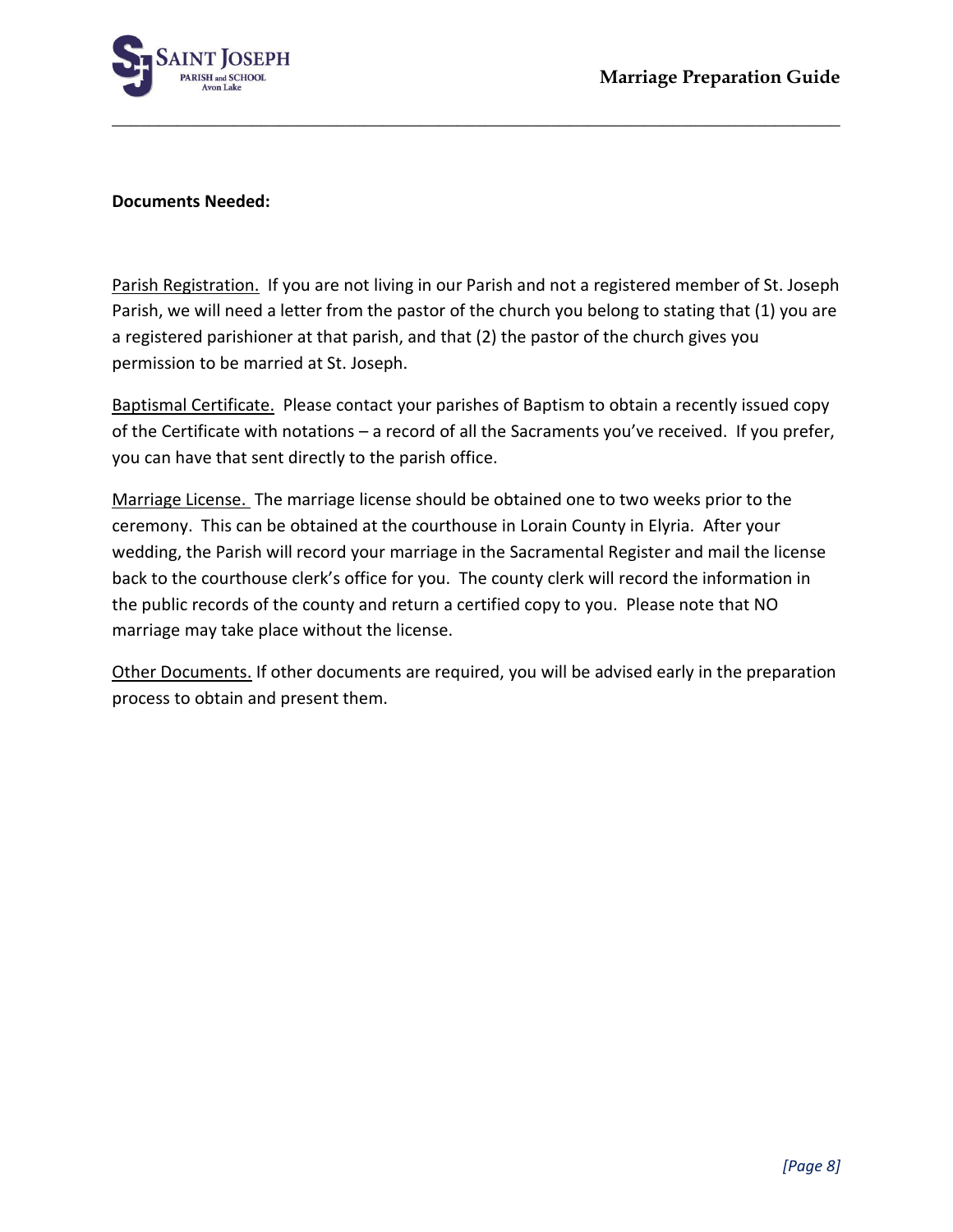

# *The Marriage Liturgy*

**\_\_\_\_\_\_\_\_\_\_\_\_\_\_\_\_\_\_\_\_\_\_\_\_\_\_\_\_\_\_\_\_\_\_\_\_\_\_\_\_\_\_\_\_\_\_\_\_\_\_\_\_\_\_\_\_\_\_\_\_\_\_\_\_\_\_\_\_\_\_\_\_\_\_\_\_\_\_**

As Catholics, our main focus is that the wedding ceremony reflect the fact that marriage is a sacrament. You may celebrate your marriage at Mass if both parties are Catholic, or outside of Mass with a Wedding Liturgy. (The Eucharist is not shared in celebrations outside of Mass.)

On the parish website, you will discover a complete booklet of wedding Mass readings. You may choose your readings and petitions from this booklet or use Old and New Testament readings of your choice. Our parish liturgy and music director, Lorene Coughlin, is able to answer questions during your preparation of your ceremony regarding choices of music and other options. You should schedule a meeting with her about one month before the wedding.

All members of the wedding party (attendants, ushers, parents, lectors, etc.) should attend the rehearsal. We strive to make rehearsals short and sweet; please invite all to arrive promptly and ready to rehearse.

The pastor will be the celebrant (officiant) unless other prior arrangements have been made, with his permission. Likewise, our parish music director will provide the music, unless prior approval has been granted for additional musicians. St. Joseph Church will arrange one altar server for weddings outside of Mass, two for weddings during Mass.

We encourage couples to choose friends or family members to read the Scripture passages they have chosen (lectors). Please be sure that anyone asked to read at a liturgy receive copies of the readings so that they may practice. The couple may also choose friends or family members to read the petitions and to present the Offertory gifts at a wedding Mass.

Flowers are not required for weddings. If you desire flowers, our parish florist is Mary Huerner (440.933.9969), and you are welcome to work with her. If you decide to use another florist, please let the parish secretary know who this will be.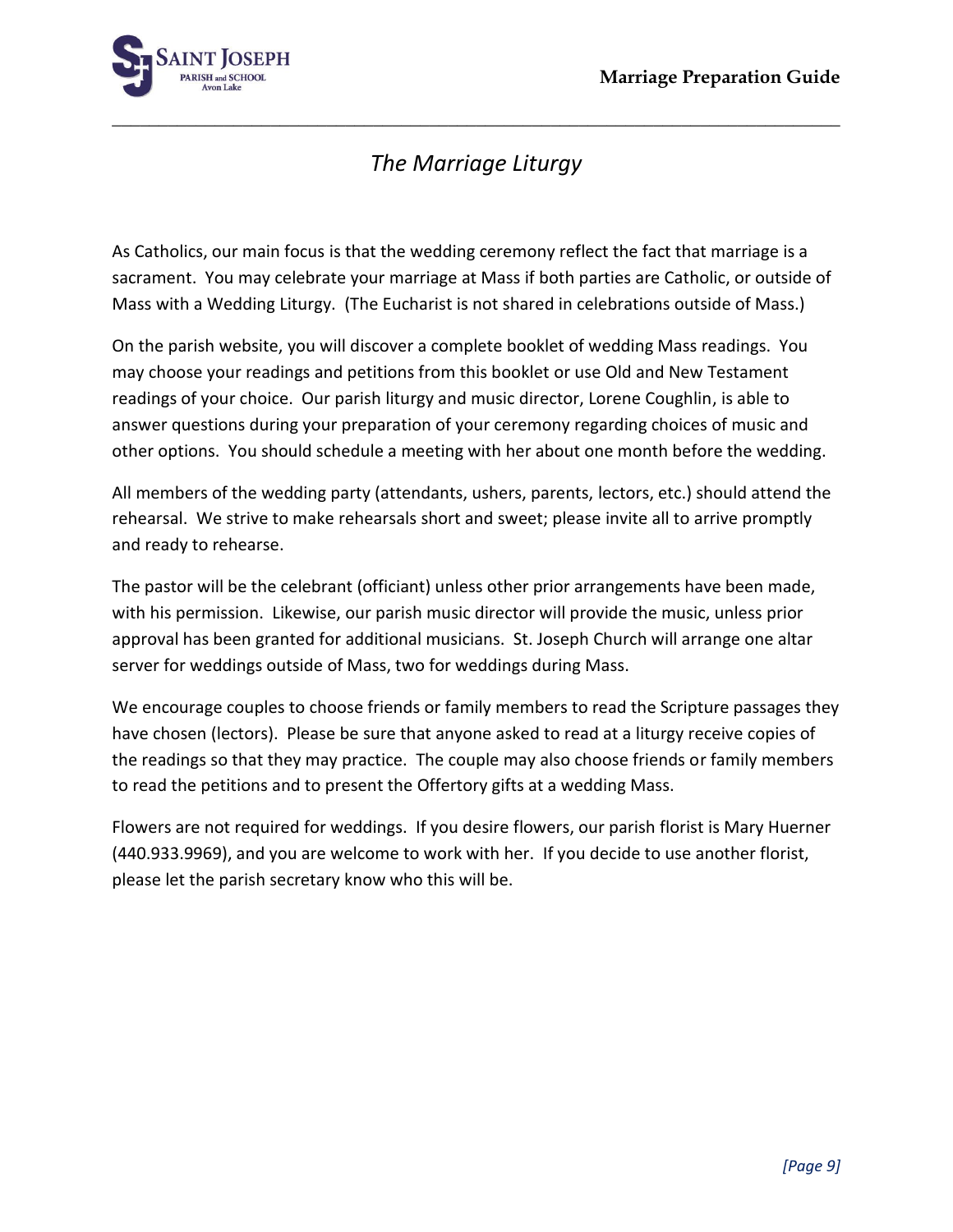

# *Use of St. Joseph Church and Hall*

**\_\_\_\_\_\_\_\_\_\_\_\_\_\_\_\_\_\_\_\_\_\_\_\_\_\_\_\_\_\_\_\_\_\_\_\_\_\_\_\_\_\_\_\_\_\_\_\_\_\_\_\_\_\_\_\_\_\_\_\_\_\_\_\_\_\_\_\_\_\_\_\_\_\_\_\_\_\_**

### **Use of the Church**:

Time Allowed: The church is reserved for your use 1 hour before the wedding and 1/2 hour after the wedding. This is the time available for floral decoration, picture taking, and clean up. Weddings must begin at the scheduled time.

Clothing: No clothing may be delivered directly to the church or parish offices.

Smoking inside any of the buildings is prohibited at all times. Food and drink, other than bottled water are also prohibited in the church.

Rice, birdseed, confetti, flower petals, etc. may not be thrown on church grounds or inside the church. We do permit bubbles or bells, but these must remain OUTSIDE the church doors!

Aisle runners: for your safety, aisle runners may not be used in the church or on the church grounds.

Please remove all programs, the unity candle, if used, and personal items from the church.

### **Use of St. Joseph Hall and Sacristy/Brides' Room**:

Bridal parties may sequester themselves in the St. Joseph Hall to insure privacy and moments to calm themselves before the wedding. Again, smoking, food, and drink are prohibited. For safety and security, please designate a family member or friend to care for your personal belongings. Wedding parties must remove all personal belongings from the Hall area prior to the start of the wedding ceremony. Please remove all personal belongings and trash before the ceremony.

## *Photography*

Videographers / photographers are NEVER permitted in the sanctuary area during the celebration, nor are they permitted to interfere in the processions. Setup of photographic equipment must be completed at least 10 minutes before the wedding begins. The couple may pose for pictures after the wedding, but a limited time is set. Weddings are often scheduled back-to-back, and equal time must be afforded to all couples.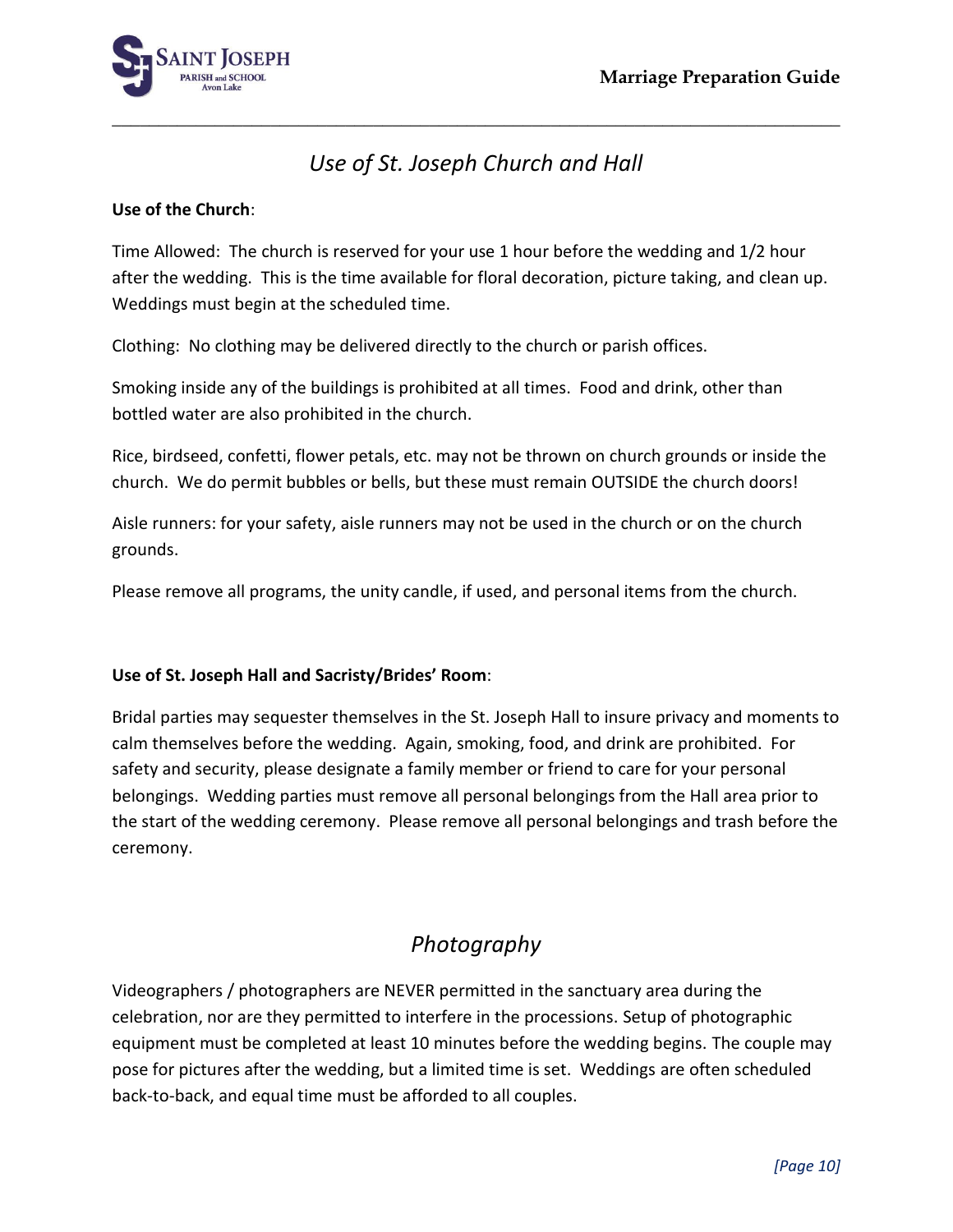

# *Preparing for the Sacrament of Matrimony: Time-Line*

**\_\_\_\_\_\_\_\_\_\_\_\_\_\_\_\_\_\_\_\_\_\_\_\_\_\_\_\_\_\_\_\_\_\_\_\_\_\_\_\_\_\_\_\_\_\_\_\_\_\_\_\_\_\_\_\_\_\_\_\_\_\_\_\_\_\_\_\_\_\_\_\_\_\_\_\_\_\_**

### **As soon as you are engaged, or 12 months before the ceremony:**

- Call the parish rectory to **check availability of wedding dates** and schedule the initial interview.
- Please understand that your chosen date cannot be entered into the parish calendar prior to your initial interview; you should not book your other venues until you confirm this with our Pastor.
- Meet with the Celebrant to determine freedom to marry; take Prepare-Enrich.
- Schedule Pre-Cana Day, Engaged Couple Encounter or Cana II.

#### **Six to nine months before the ceremony:**

- Meet with the Celebrant to discuss Prepare-Enrich. Begin work in Prepare-Enrich workbook.
- Meet with Couple Ministry couple to complete discussions of Prepare-Enrich.

#### **Two to three months before the ceremony:**

- Prepare your liturgy, using provided book.
- Meet with music director to complete planning of liturgy and submit Mass plan.
- Choose readers (lectors; one for each reading. They do not have to be Catholic, but should be comfortable to do public reading.) Provide readings to them for practice!

#### **One month before the ceremony:**

- Confirm with all ushers, lectors, greeters, attendants and remind them the time of the rehearsal.
- Remind everyone else necessary to the rehearsal about the time of the rehearsal.

#### **At the rehearsal:**

- All are asked to be mindful that you are preparing to celebrate a sacrament exciting, for sure, but still a sacrament!
- Bring the marriage license to give to the Celebrant.
- Give stipends to Celebrant, musicians, altar servers (in marked envelopes, please).

#### **Remind everyone to arrive well in advance of the ceremony starting time.**